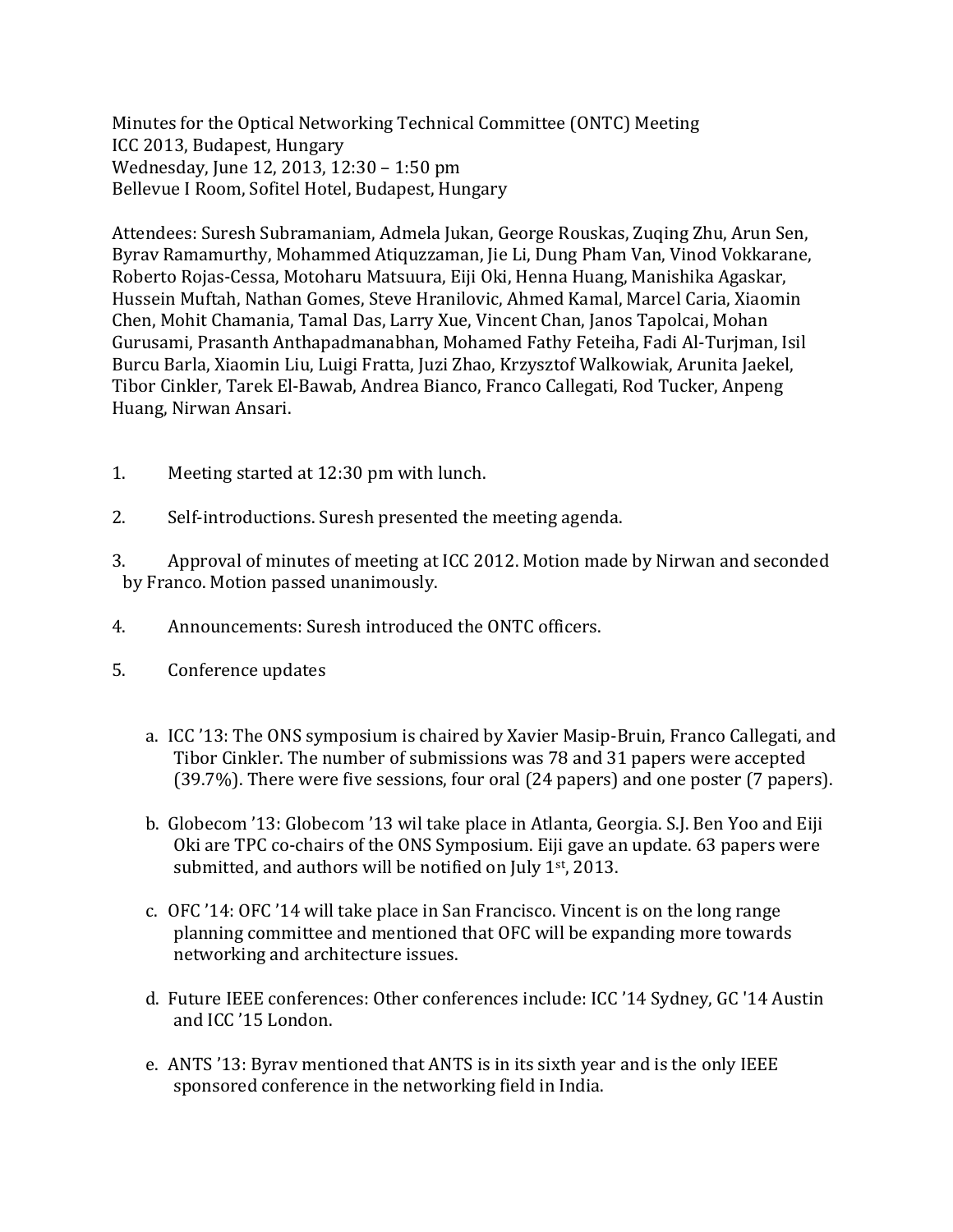- f. ONDM '14: Tibor mentioned that ONDM '14 will take place in Stockholm in May 2014. The conference is co-sponsored by Comsoc, and the submission deadline is January 10, 2014.
- g. Workshop on Optical Wireless Communications: Steve mentioned that this workshop, co-located with Globecom, is in its fourth year. The submission deadline is June 25, 2013.
- h. Other conferences: A list of ONTC-sponsored conferences was presented: ICACT 2012, WTC 2012, NOC 2012, LATINCOM 2012, HONET 2012.
- 6. Publications:
	- a. IEEE/OSA JOCN: Vincent mentioned that there will be a prize for optics papers, and solicited nominations for naming the prize.
	- b. Elsevier OSN: George and Admela announced two new initiatives of the journal starting in 2013:
		- i. The Fabio Neri Best Paper Award, in memory of Fabio Neri, founding co-EiC of the journal
		- ii. Library Lectures in Optical Networking
	- c. Springer PNET: Byrav announced that he and Krishna Sivalingam are the new co-Editors-in-Chief of this journal.
- 7. There was a long discussion on declining submissions.

Steve, who has chaired the optical wireless workshop at Globecom the last three years, expressed interest in working together with ONS. A discussion on possible collaboration ensued. One suggestion (by Tarek, Vincent, Steve, and others) was to rename the ONS symposium to include "Communications" in the title, e.g., ONCS. Tarek also offered to have TAOS nominate a co-chair from the optical wireless area. It was also suggested that the workshop TPC members join the TPC of the ONS symposium. Vincent suggested that Suresh, Tarek, and Steve meet with Abbas Jamalipur after the ONTC meeting to inform them about the intention of the three communities (ONTC, TAOS, and optical wireless workshop) to work jointly to strengthen the ONS symposium. (The meeting with Abbas Jamalipur did take place afterwards, and the outcome was positive.) 

Several attendees (Admela, George, Suresh, Tarek, Larry, Hussein, Steve, and others) suggested that the ONS CFP and TPC selection should reflect new and emerging topics (e.g., data center networks, cloud computing, green networking,, optical wireless, Ethernet, SDN, etc.) so as to capture new trends and generate more submissions. There were also calls to strengthen collaboration between OFC and ONTC. One challenge that